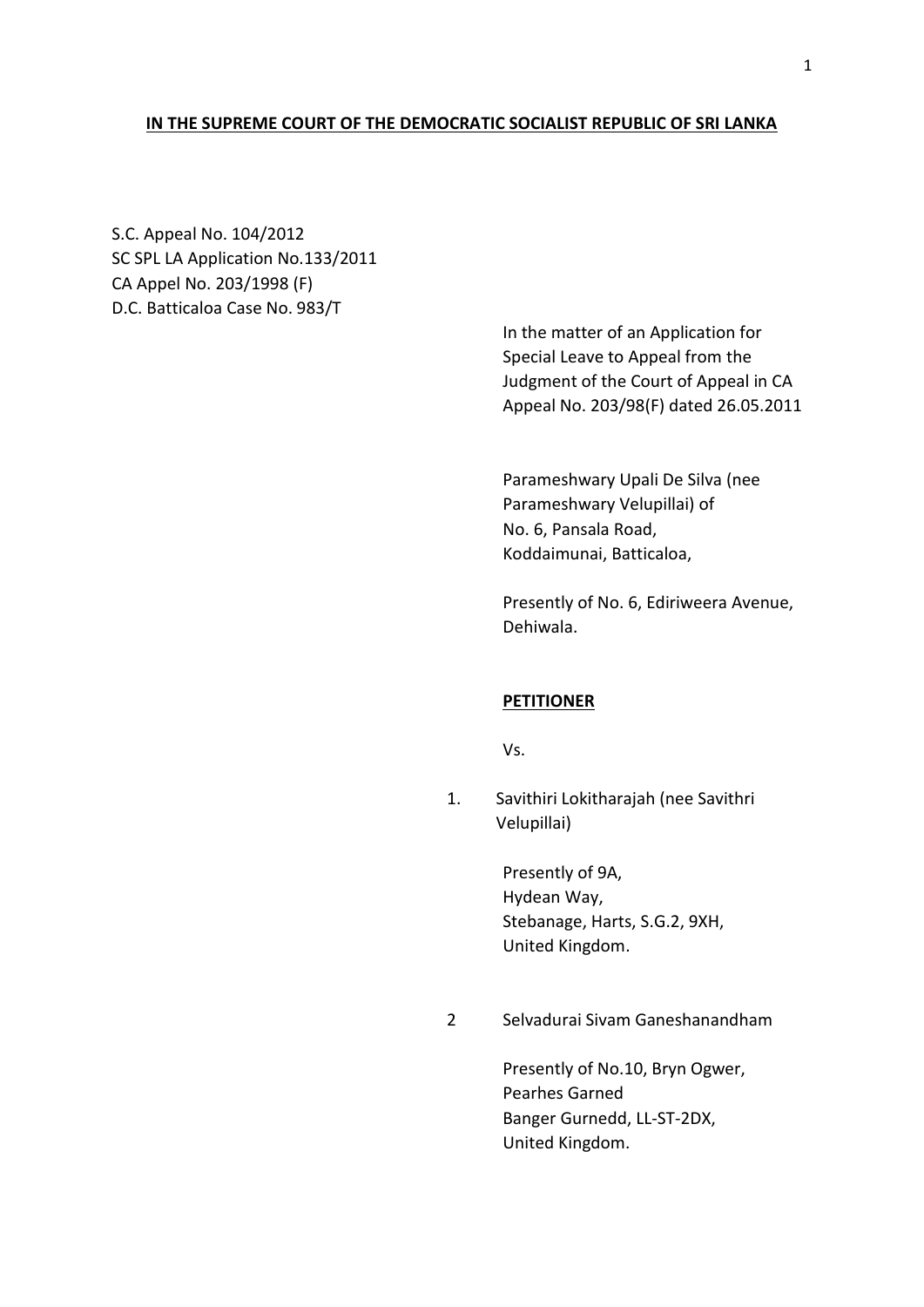3. Dr. Kandapper Murugupillai of No. 4, Pansala Road, Batticaloa.

### **RESPONDENTS**

### **AND NOW BETWEEN**

Parameshwary Upali De Silva (nee Parameshwary Velupillai) of No. 6, Pansala Road, Koddaimunai, Batticaloa,

Presently of No. 6, Ediriweera Avenue, Dehiwala.

### **PETITIONER-APPELLANT**

Vs.

1. Savithiri Lokitharajah (nee Savithri Velupillai)

> Presently of 9A, Hydean Way, Stebanage, Harts, S.G.2, 9XH, United Kingdom. (**DECEASED)**

#### **SUBSTITUTED BY**

Kandappan Lokitharajah No. 33, Cheyney Avenue, Cannors Park, Edgware, Middlesex HA8 6SA, United Kingdom.

## **SUBSTITUTED 1ST RESPONDENT-RESPONDENT**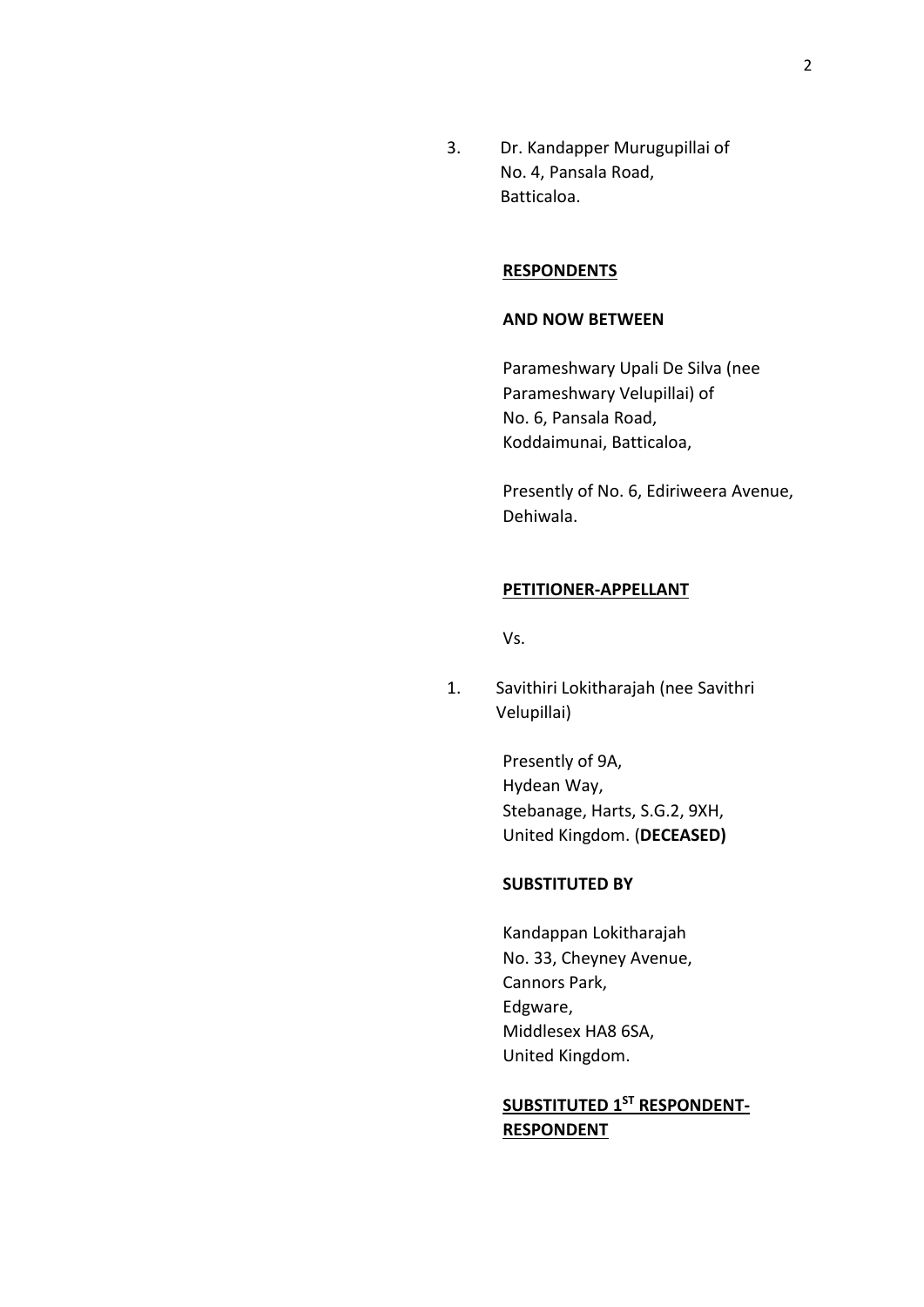2. Selvadurai Sivam Ganeshanandham

Presently of No. Bryn Ogwer, Pearhes Garned Banger Gurnedd, LL-ST-2DX, United Kingdom.

## **2 ND RESPONDENT-RESPONDENT**

3. Dr. Kandapper Murugupillai of No. 4, Pansala Road, Batticaloa. **(DECEASED)**

## **3 RD RESPONDENT-RESPONDENT**

## **AND NOW BETWEEN**

Parameshwary Upali De Silva (nee Parameshwary Velupillai) of No. 6, Pansala Road, Koddaimunai, Batticaloa,

Presently of No. 6, Ediriweera Avenue, Dehiwala.

#### **PETITIONER-APPELLANT-APPELLANT**

Vs.

1. Savithiri Lokitharajah (nee Savithri Velupillai)

Presently of 9A, Hydean Way, Stebanage, Harts, S.G.2, 9XH, United Kingdom. (**DECEASED)**

## **SUBSTITUTED BY**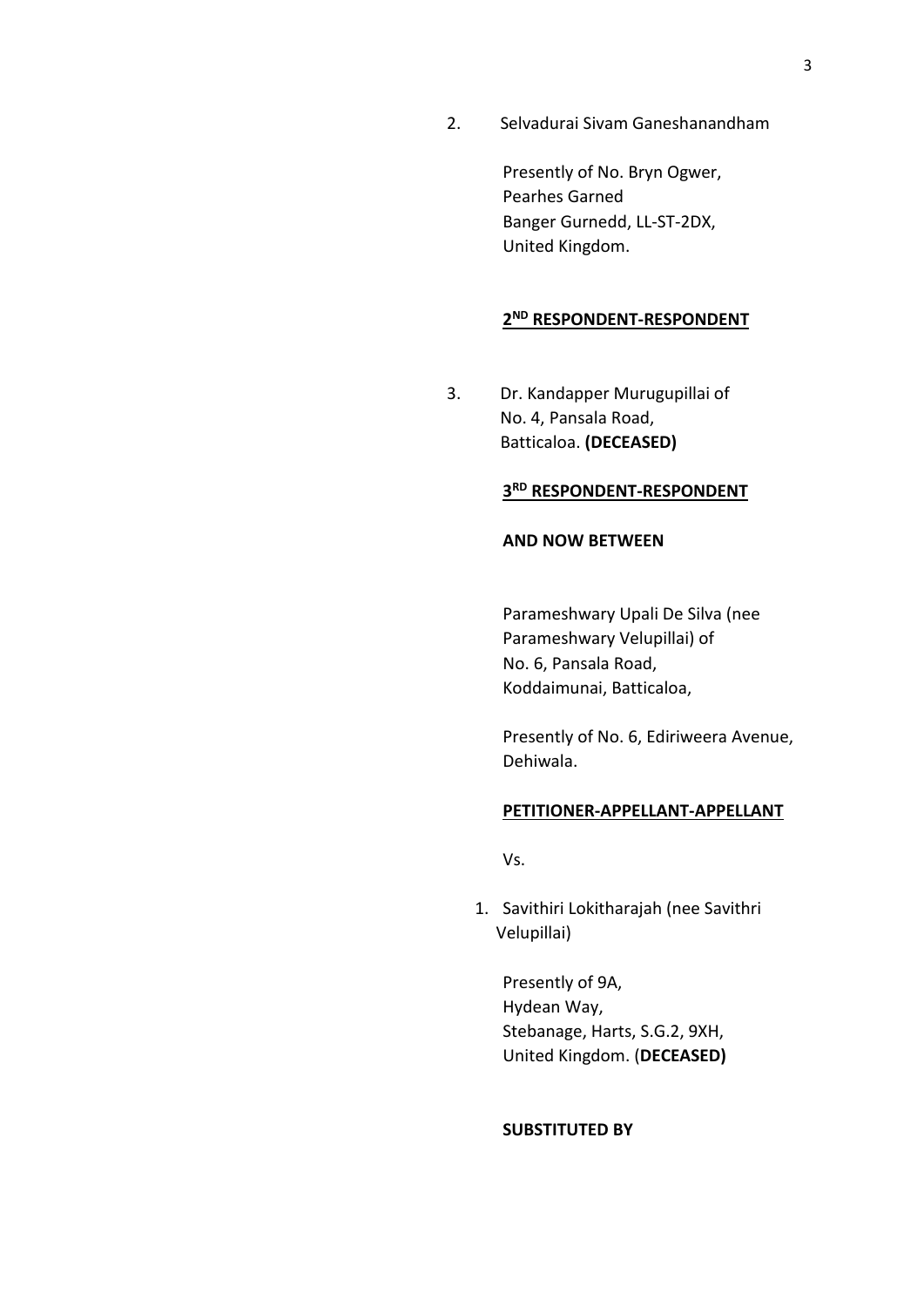Kandappan Lokitharajah No. 33, Cheyney Avenue, Cannors Park, Edgware, Middlesex HA8 6SA, United Kingdom.

# **SUBSTITUTED 1ST RESPONDENT-RESPONDENT-RESPONDENT**

2. Selvadurai Sivam Ganeshanandham

Presently of No. Bryn Ogwer, Pearhes Garned Banger Gurnedd, LL-ST-2DX, United Kingdom.

## **2 ND RESPONDENT-RESPONDENT-RESPONDENT**

| <b>BEFORE:</b>     | Sisira J de. Abrew J.<br>Upaly Abeyrathne J. &<br>Anil Gooneratne J.                                                |
|--------------------|---------------------------------------------------------------------------------------------------------------------|
| <b>COUNSEL:</b>    | Manohara de Silva P.C., with Nirosha Munasinghe instructed<br>By K.U. Gunasekera for Petitioner-Appellant-Appellant |
|                    | S. Mandaleswaran with P. Peramunagama for<br>1 <sup>st</sup> Substituted-Respondent-Respondent-Respondent           |
| <b>ARGUED ON:</b>  | 23.09.2016                                                                                                          |
| <b>DECIDED ON:</b> | 11.11.2016                                                                                                          |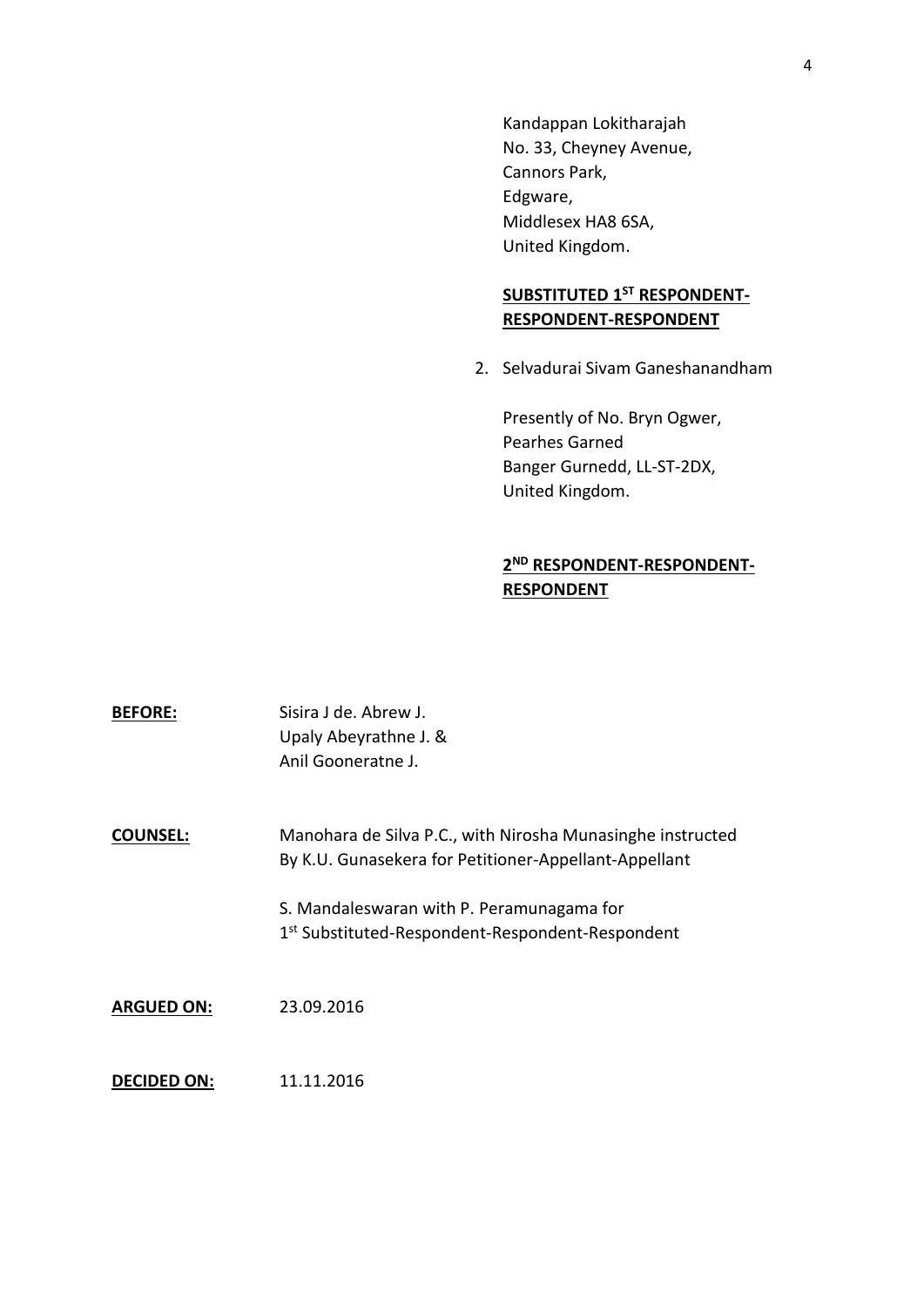#### **GOONERATNE J.**

This was a Testamentary case filed on or about 01.10.1986 in the District Court of Batticaloa to have the Last Will and Testament dated 27.04.1976 proved and for grant of letters of administration to the Petitioner-Appellant-Appellant, of her deceased father Dr. Alagaratnam Velupillai's last will. Petitioner-Appellant-Appellant pleads that she made the application to the District Court since the executor  $(2^{nd}$  Respondent) of the last will of the said deceased, did not attempt to prove the last will.

Last will bearing No. 1058, according to the Petitioner-Appellant-Appellant, the testator had devised and bequeath the entire estate in equal share to the Petitioner and her younger sister the  $1<sup>st</sup>$  Respondent. The  $3<sup>rd</sup>$ Respondent was only a witness to the last will. Order Nisi of 01.10.1986 was issued and sent to all Respondents. The proceedings and material furnished to this court indicates that objections were filed by the Respondents admitting last will No. 1058, but pleaded that the testator had executed another last will subsequently on 23.05.1979, and had revoked and annulled all previous last wills and codicils inclusive of will No. 1058. However the District Court having fixed the matter for inquiry and after several days of inquiry had on 27.07.1998 dismissed the Petitioner-Appellant –Appellant's petition as she was absent from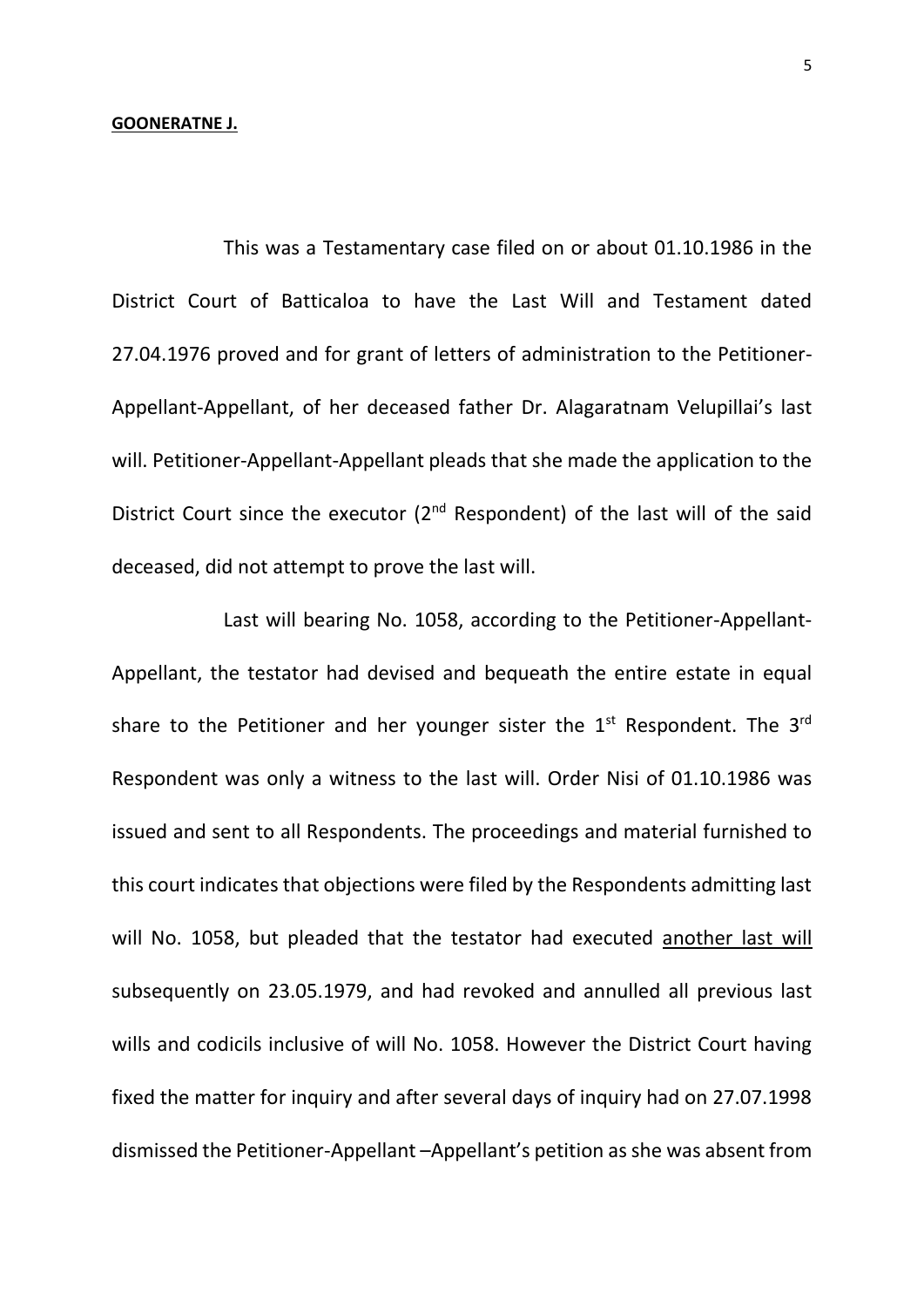court without reason and without giving instructions to her registered Attorney. Petitioner-Appellant-Appellant being aggrieved by the Order of dismissal appealed to the Court of Appeal and the Court of Appeal also dismissed her appeal on 26.05.2011 (X4).

This court on 12.06.2012 granted Special Leave to Appeal on the questions set out in paragraphs 18(a), (b), (d) & (e) of the petition.

The said questions are as follows:

- (a) Did the Court of Appeal err by failing to appreciate that the learned District Judge has failed to adopt the correct procedure laid down in the Civil Procedure Code in determining the Petitioner's application before the District Court to have the last will and Testament dated 27.04.1976 proved and the letters of administration granted by her?
- (b) Did the Court of Appeal err by failing to appreciate that the learned District Judge has failed to frame the issue which appeared to have arisen between the parties and direct them to be tried on the day appointed for inquiry/trial in terms of Section 533 of the Civil Procedure Code?
- (c) Did the Court of Appeal err by failing to appreciate that Chapter XXXVIII of the Civil Procedure Code does not permit to contemplate dismissal of a testamentary action on default of the Petitioner to appear before the court?
- (d) Did the Court of Appeal err by failing to appreciate that the learned District Judge has erred in ordering the Petitioner to pay a sum of Rs. 125,000/- to the  $2<sup>nd</sup>$  Respondent for the expenses incurred by him for coming from England to give evidence in the case, since there was no proper legal basis for making such order?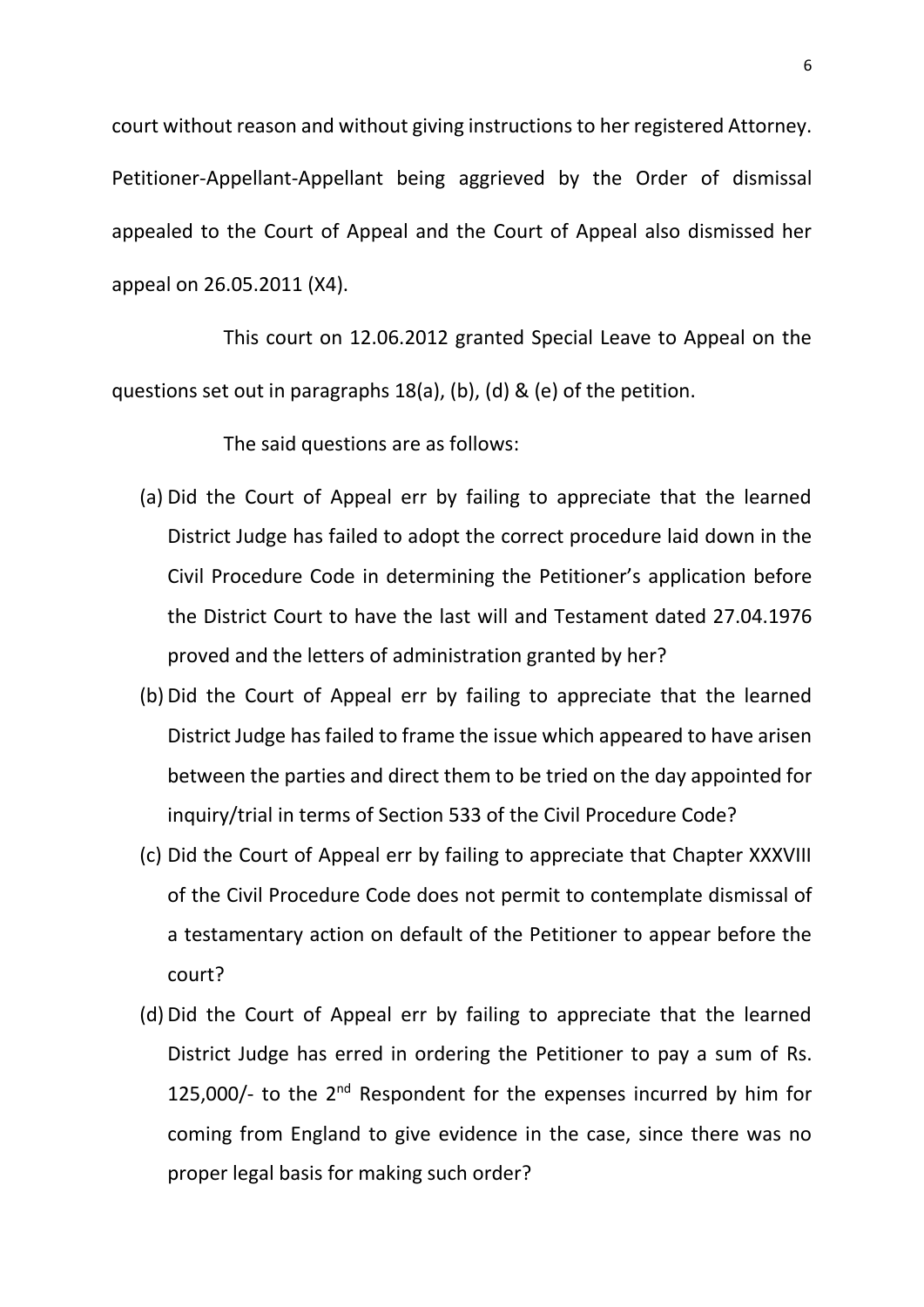The Petitioner-Appellant-Appellant argues that, what is relevant to this case are the provisions contained in Sections 532(1), 533 and 386 of the Civil Procedure. It is emphasised that Section 533 stipulates the procedure to be followed. In this regard it was submitted by learned President's Counsel that Section 533 of the Civil Procedure Code requires

- (a) to frame issues which arise between parties.
- (b) To fix a day to be appointed acting under Section 386 of the code.

It is the position of the learned President's Counsel that learned District Judge failed to follow the procedure as in (a) & (b) above, as such it is bad in law. Learned President's Counsel also argues that the Court of Appeal failed to appreciate the distinction between Section 533 and Section 386 of the Civil Procedure Code. Section 533 is the section which is specific to testamentary actions and Section 386 governs the procedure to be adopted in testamentary cases. The above appears to be line of argument taken by the learned President's Counsel on behalf of the Petitioner-Appellant-Appellant. He also cites several authorities, which will be considered by this court.

The 1<sup>st</sup> and 2<sup>nd</sup> Respondents on the other hand are seeking to justify the order of dismissal by the learned District Judge and the order of the Court of Appeal dismissing the appeal. I find that the main grounds as stated in their written submissions flow from the fact that the 3<sup>rd</sup> Respondent who was one of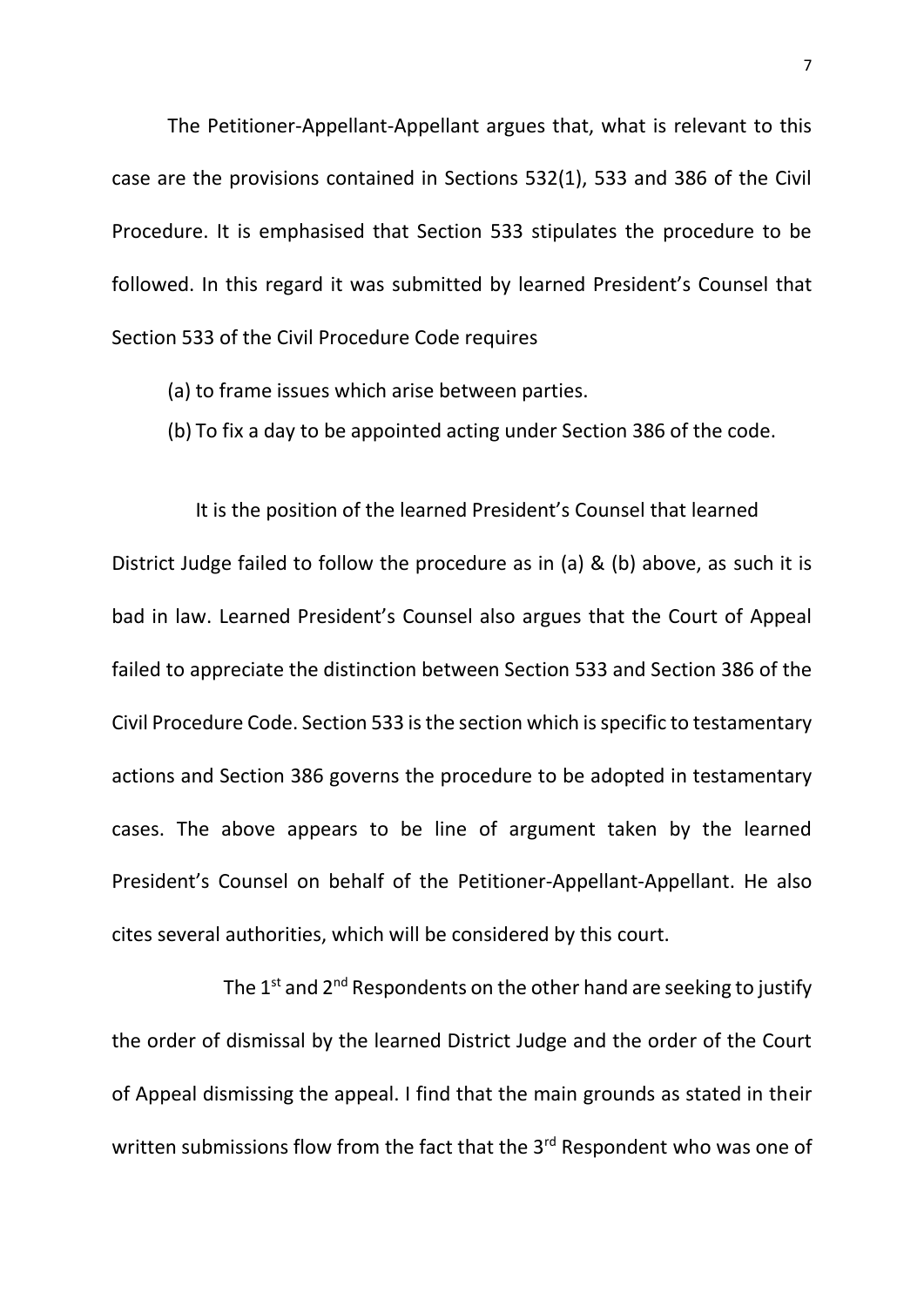the witnesses to both last wills bearing Nos. 1058 and No. 361 were executed by the testator the deceased Dr. Alagaratnam Velupillai. Last will bearing No. 361, the testator revoked and annulled all former wills and declared will No. 361 as his last will. It has been submitted on behalf of the above Respondents that Appellant's action be dismissed and proceedings be initiated to administer the estate of the said deceased in terms of last will No. 361 dated 23.05.1979. Objections were filed on the above basis. It is also the position of the Respondents that the Appellant has not shown any interest to prosecute the action.

One of the main points to be resolved is whether a testamentary case could be dismissed in the way it was dismissed by the District Court of Batticaloa. All questions of law are connected to above.

I state that it would be important to the case in hand to consider the provisions relating to hearing of the application as contained in the Civil Procedure Code relating to testamentary actions. Where objections are received in response to any application for the grant of letters of administration as specified in such notice, court shall proceed to hear and try such application according to the procedure laid down. Court will also for such purpose name a day for final hearing and disposal of such application. Court could also make such other order as it may consider (Section 532(1) of the Civil Procedure Code).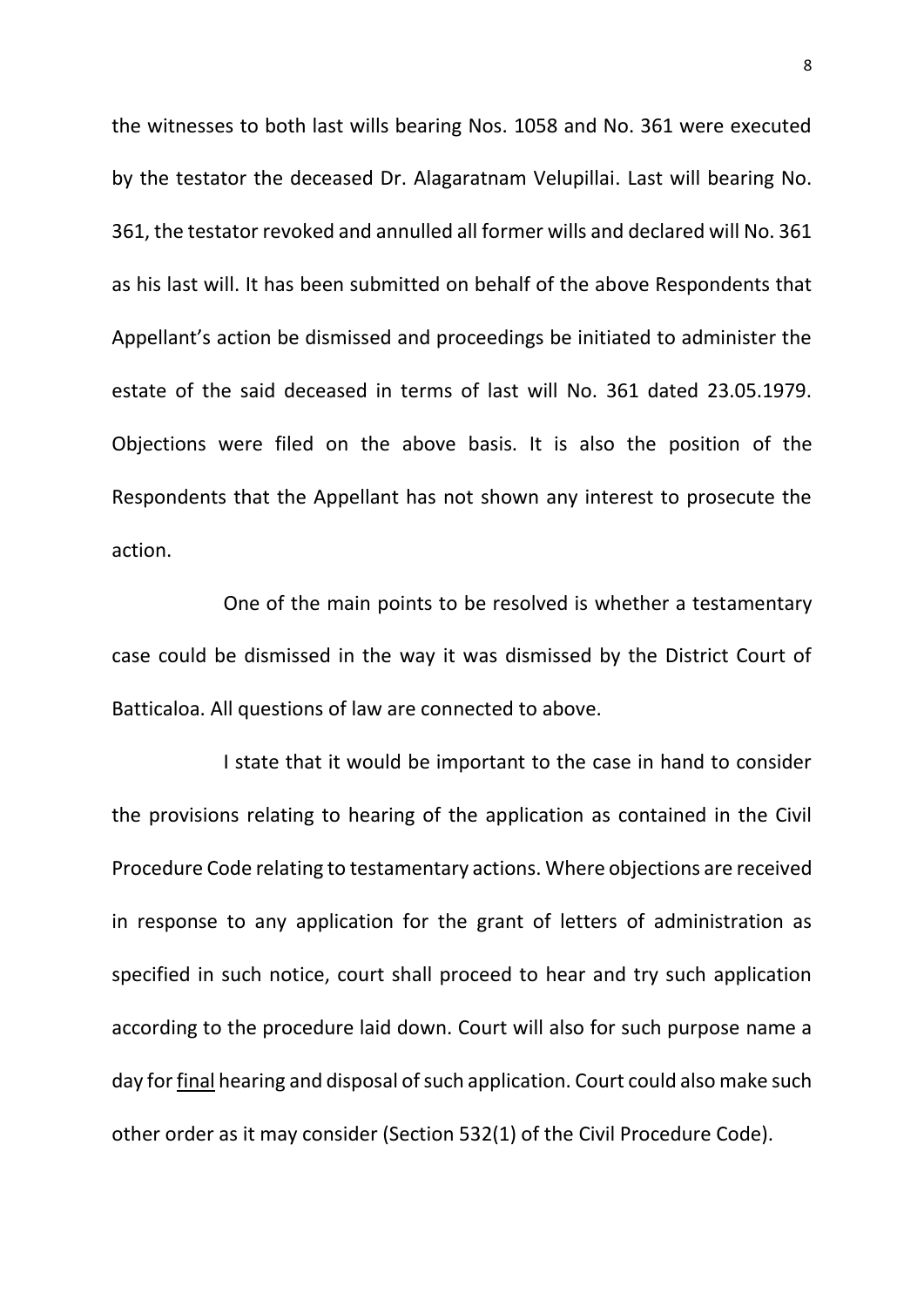Section 532(2) requires the Probate Officer to submit all relevant papers to the application in question to the District Judge in his chambers for the purpose to name a date for hearing.

On the day appointed for hearing or on a date the case is adjourned for hearing, the parties filing objections are able to satisfy court that there are grounds for objecting to the application to be tried by viva voce evidence the court is required to frame issues which appear to arise between parties, and court shall direct issues to be tried on a day to be appointed for the purpose under Section 386 of the Civil Procedure Code. (Section 533 of the Code).

In terms of Section 386 of the Civil Procedure Code, when the Respondent's evidence has been taken court may adjourn the matter to enable the Petitioner to adduce additional evidence. If the court thinks it necessary, court could frame issues of facts between parties and adjourn the case to be tried by oral evidence.

There are two positions contemplated under Section 534 of the Code regarding grant of letters of administration. It could be stated as follows

(1) At the final hearing, on determination of issues it shall appear to court that prima facia proof of material averments in the application for letters of administration have not been rebutted, then the court will order the grant of letters of administration to the petitioner. (Section 534(1) (a))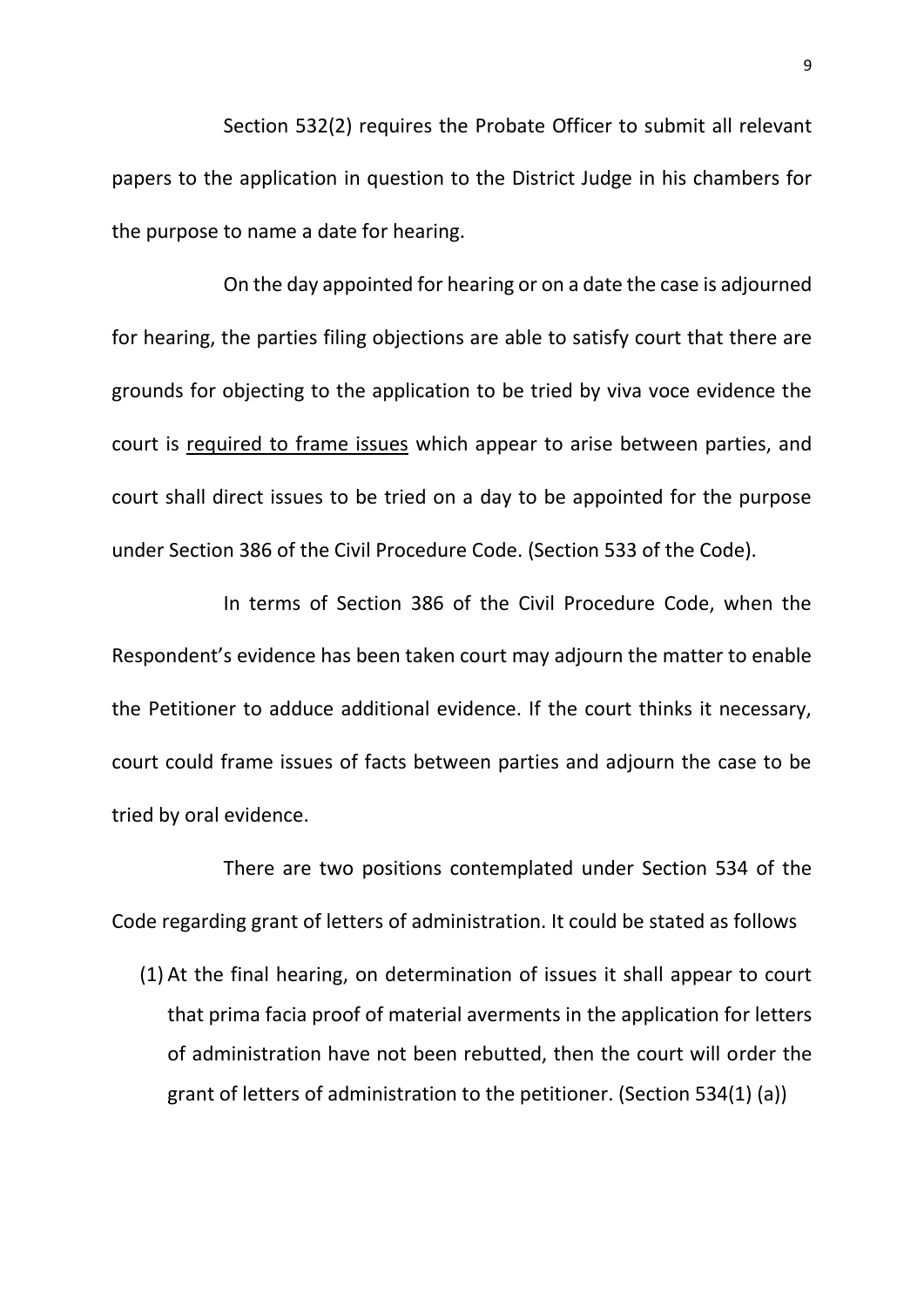(2) If prima facie proof of material averments in the petition have been rebutted court should dismiss the petition. If an objector establish his rights to have administration of the deceased's estate granted to him instead of the petitioner, court should make an order to that effect in his favour (Section 534 (1) (b))

I also note that dismissal of any application shall not be a bar for renewal of the application by the petitioner as in Section 534(2) of the Civil Procedure Code.

On the material submitted to this court (inclusive of the translation) it does not clearly appear to this court that the learned District Judge attempted to comply with (1) or (2) above. What happened in the District court (according to document 'Y') is that on 18.12.1997 an application was made by the  $2^{nd}$ Respondent under Sections 178/179 of the Civil Procedure Code. (evidence de bene esse) Learned District Judge allowed that application and 2<sup>nd</sup> Respondent's evidence was led.  $(2^{nd}$  Respondent being resident in U.K) The record indicates that  $2^{nd}$  Respondent was cross-examined only by the Attorney-at-Law for the  $1^{st}$ Respondent. It is recorded that Attorney-at-Law for the Petitioner did not crossexamine the witness (2<sup>nd</sup> Respondent). Thereafter certain oral submissions had been made by the Attorneys-at-Law for  $1^{st}$  &  $2^{nd}$  Respondents. On 27.02.1998 learned District Judge made order dismissing the petition of the Petitioner and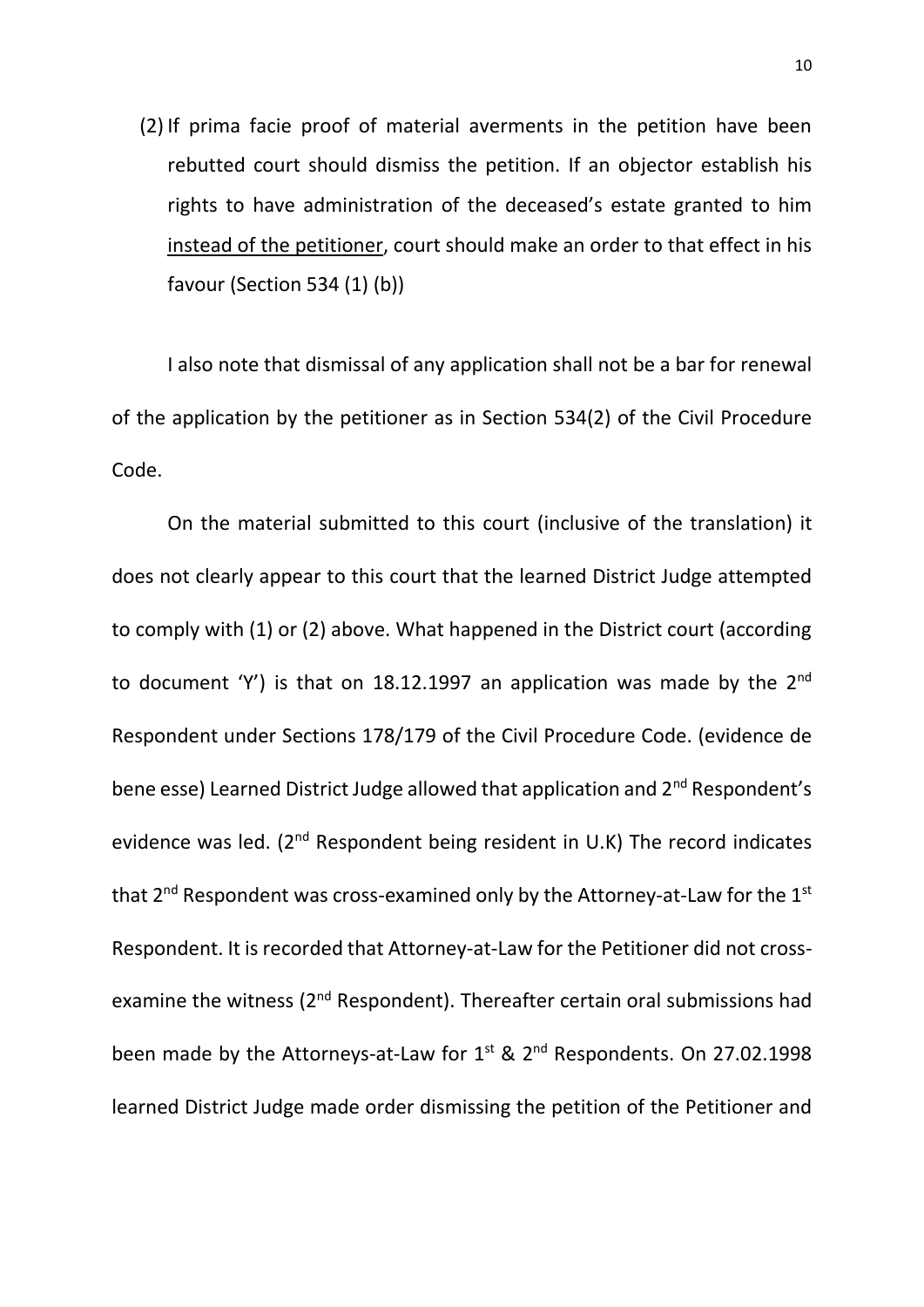ordered costs of the action and further Petitioner was directed to pay Rs. 125,000/- to the  $2^{nd}$  Respondent (Expenses incurred for travelling from U.K).

It may not be necessary for this court to refer to all the procedural steps taken by the parties concerned as regards the case in hand, i.e amended petition was filed, 3<sup>rd</sup> Respondent expired and failure to substitute etc. I observe that the learned District Judge erred in law by dismissing a testamentary case on assuming that there was a default and the District Judge seems to have acted under Chapter XII of the Code. If the petitioner was absent or the Petitioner has failed to prosecute the case, the grant of letters of administration to another suitable person in the case would be the next step for court to consider. In this regard court need to take the steps as contemplated in Section 534 (1) (a) and or 534 (1) (b) of the Civil Procedure Code. The relevant provisions do not contemplate a dismissal of the action.

Whatever the position taken up by the Respondents, I find that the following case law cited by the learned President's Counsel support the position of the Petitioner-Appellant-Appellant.

*Perera Vs. Dias 2 NLR 66 As per Withers J.*, that "if an order nisi is properly supported, and the respondent has cause to show against its being made absolute, he must satisfy the Court by evidence, either by affidavit or oral testimony, that he has good cause" "When the respondent has put forward his evidence, the Court may do one of two things: either adjourn the matter to enable the petitioner, if he asks to be allowed to do so, to adduce additional evidence; or if the Court thinks it necessary, it may frame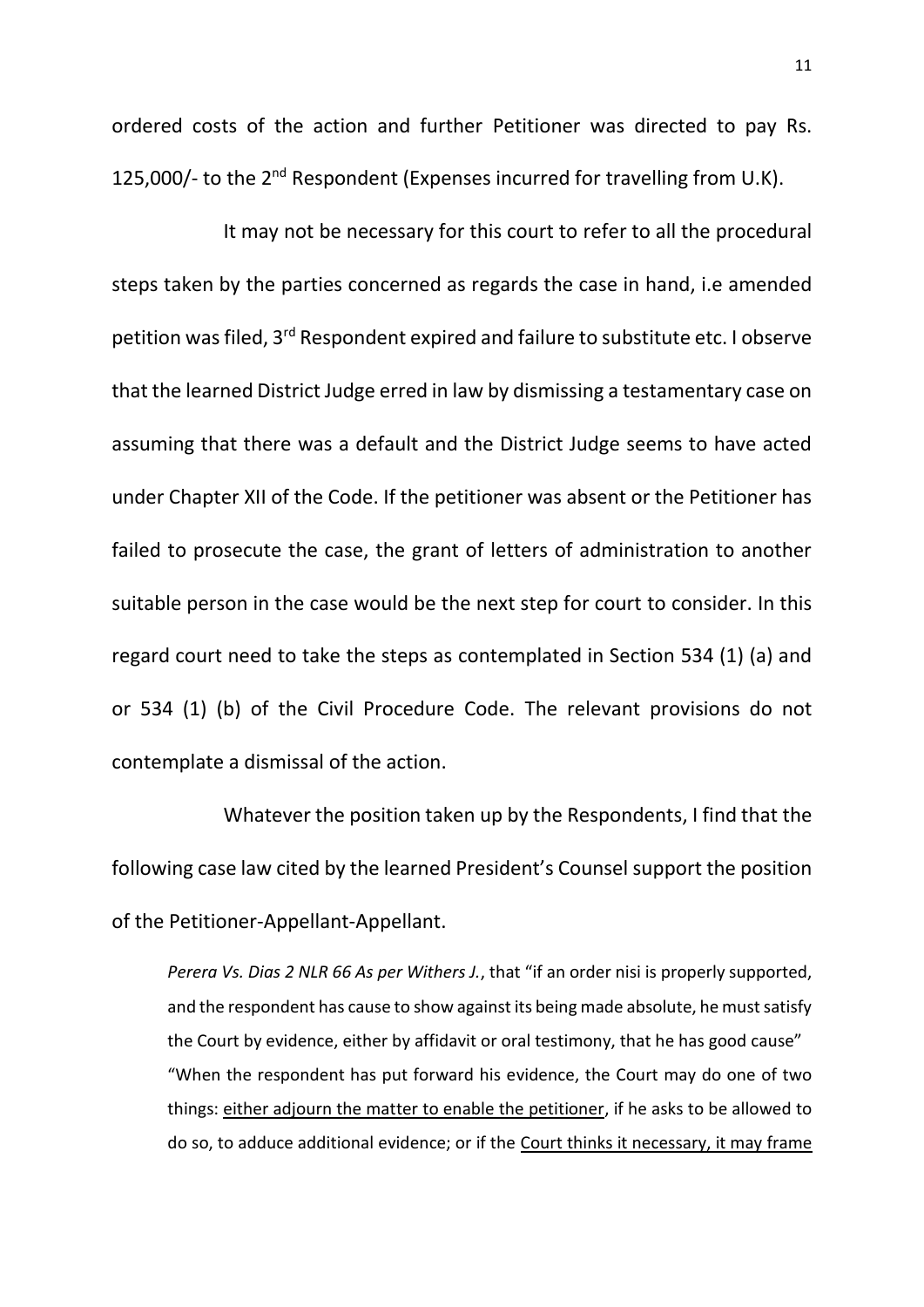issues to be tried between the petitioner and the respondent. It will depend on the issues framed whether the petitioner or the respondent is to begin".

In the matter of the Estate of the late *Sinne Tamby Poothepillai 2 NLR 214 as per Bonser CJ at page 216*

In *Kanagaratnam Vs. Ananthathurai 46 NLR 302* It was held that, in an application for the issue of probate of a Will or Codicil it is the duty of Court, when the respondent shows grounds of objection to the application, to frame issues as required by Section 533 of the Civil Procedure Code.

As per *Keuneman J.* "In this case the learned District Judge has failed to frame issues as he was required to do under Section 533 of the Civil Procedure Code"...

In *Wijewardena and another Vs. Ellawala 1991 (2) SLR 14* (CA), as per Wijetunga J. at page 27,

"Furthermore, the provisions of Sections 526, 533 and 534 of the Civil Procedure Code indicate that where there is prima facie proof of the due making of the will and order nisi is entered declaring the will proved, the burden is on the objector to rebut the prima facie proof of material allegations of the petition"

of a Will or Codicil it is the duty of Court, when the respondent shows grounds of objection to the application to frame issues as required by section 533 of the Civil Procedure Code.

A last will is clearly not a deed as lawyers understand it. 7 NLR at 45. A person may die testate or intestate. Where a person leaves a will during his life time, it cannot be revoked except by another will. A last will can be revoked by a declaration by the testator of his intention to revoke the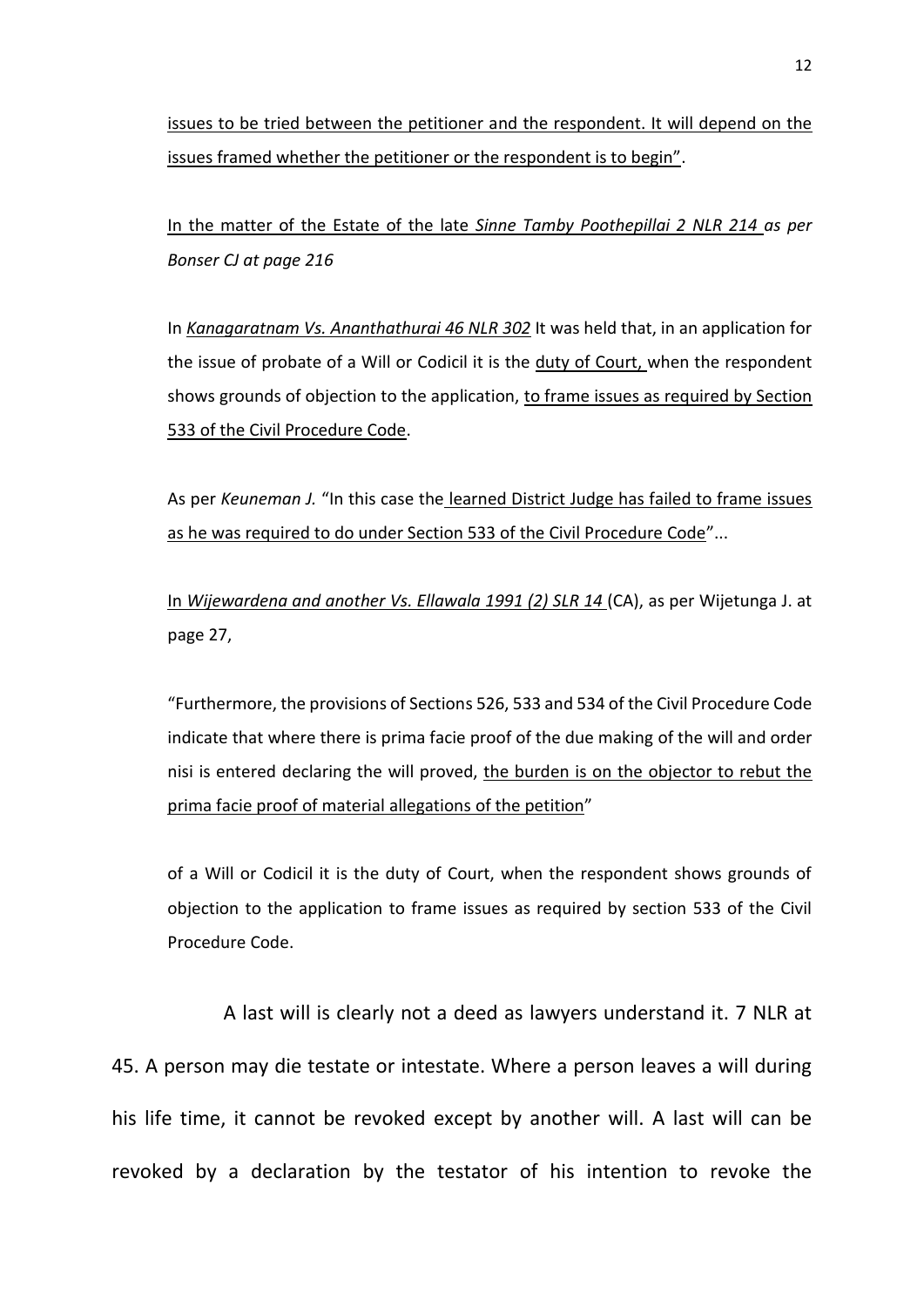instrument and the execution of another will. The case in hand provides material to this court of the execution of another will (No. 361) by the testator. A last will is almost in every case connected to a family, and a Court of Law has no hand in it as regards the preparation of a last will by the testator. The court enters into this area only on the death of a testator, and according to the provisions of the Civil Procedure Code regarding testamentary actions. In the case in hand a last will No. 1058 was filed of record and the Respondents filed objections and also informed court of execution of another will No. 361 by the testator. As such whatever the delays that occurred, perhaps caused by the parties themselves, court cannot disregard built in statutory provisions. A will is not proved until probate has been granted by a Court of Competent Jurisdiction.

Irrespective of the question of a delay, I state that if the court is satisfied that there are grounds to object to an application, court should frame issues as in Section 533 of the Code and proceed with the matter. The District Court cannot dismiss the action. In the manner issues are framed District Court need to answer same and ensure Justice is done. The questions of law are answered as follows:

- (1) Yes
- (2) Yes
- (3) Yes